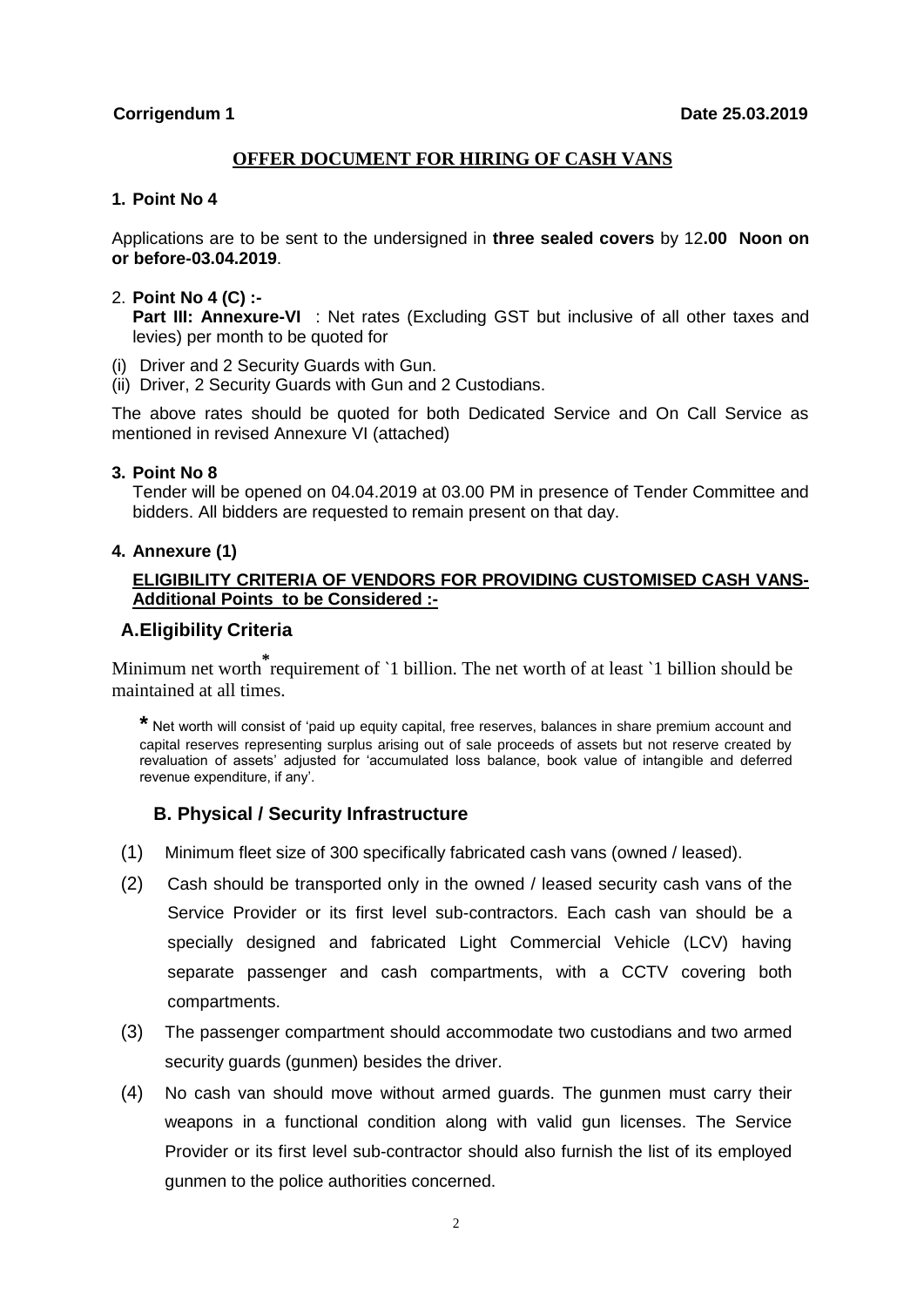- <span id="page-1-0"></span>(5) Each cash van should be GPS enabled and monitored live with geo-fencing mapping with the additional indication of the nearest police station in the corridor for emergency.
- (6) Each cash van should have tubeless tyres, wireless (mobile) communication and hooters. The vans should not follow the same route and timing repeatedly so as to become predictable. Predictable movement on regular routes must be discouraged. Staff should be rotated and assigned only on the day of the trip. With regard to security, additional regulations / guidelines as prescribed by Private Security Agencies (Regulation) Act, 2005, the Government of India and the State Governments from time to time must be adhered to.
- (7) Night movement of cash vans should be discouraged. All cash movements should be carried out during daylight. There can be some relaxation in metro and urban areas though depending on the law and order situation specific to the place or the guidelines issued by the local police. If the cash van has to make a night halt, it necessarily has to be in a police station. In case of inter-state movement, changeover of security personnel at the border crossing must be pre-arranged.
- (8) Proper documentation including a letter from the remitting bank should be carried invariably in the cash van, at all times, particularly for inter-state movement of currency.
- (9) ATM operations should be carried out only by certified personnel who have completed minimum hours of classroom learning and training. The content of such training may be certified by a Self-Regulatory Organisation (SRO) of Cash-in-Transit (CIT) Companies / Cash Replenishment Agencies (CRAs) who may tie up with agencies like National Skill Development Corporation for delivery of the courses.
- (10) The staff associated with cash handling should be adequately trained and duly certified through an accreditation process. Certification could be carried out through the SRO or other designated agencies.
- (11) Character and antecedent verification of all crew members associated with cash van movement, should be done meticulously. Strict background check of the employees should include police verification of at least the last two addresses. Such verification should be updated periodically and shared on a common database at industry level. The SRO can play a proactive role in creating a common data base for the industry. In case of dismissal of an employee, the CIT / CRA concerned should immediately inform the police with details.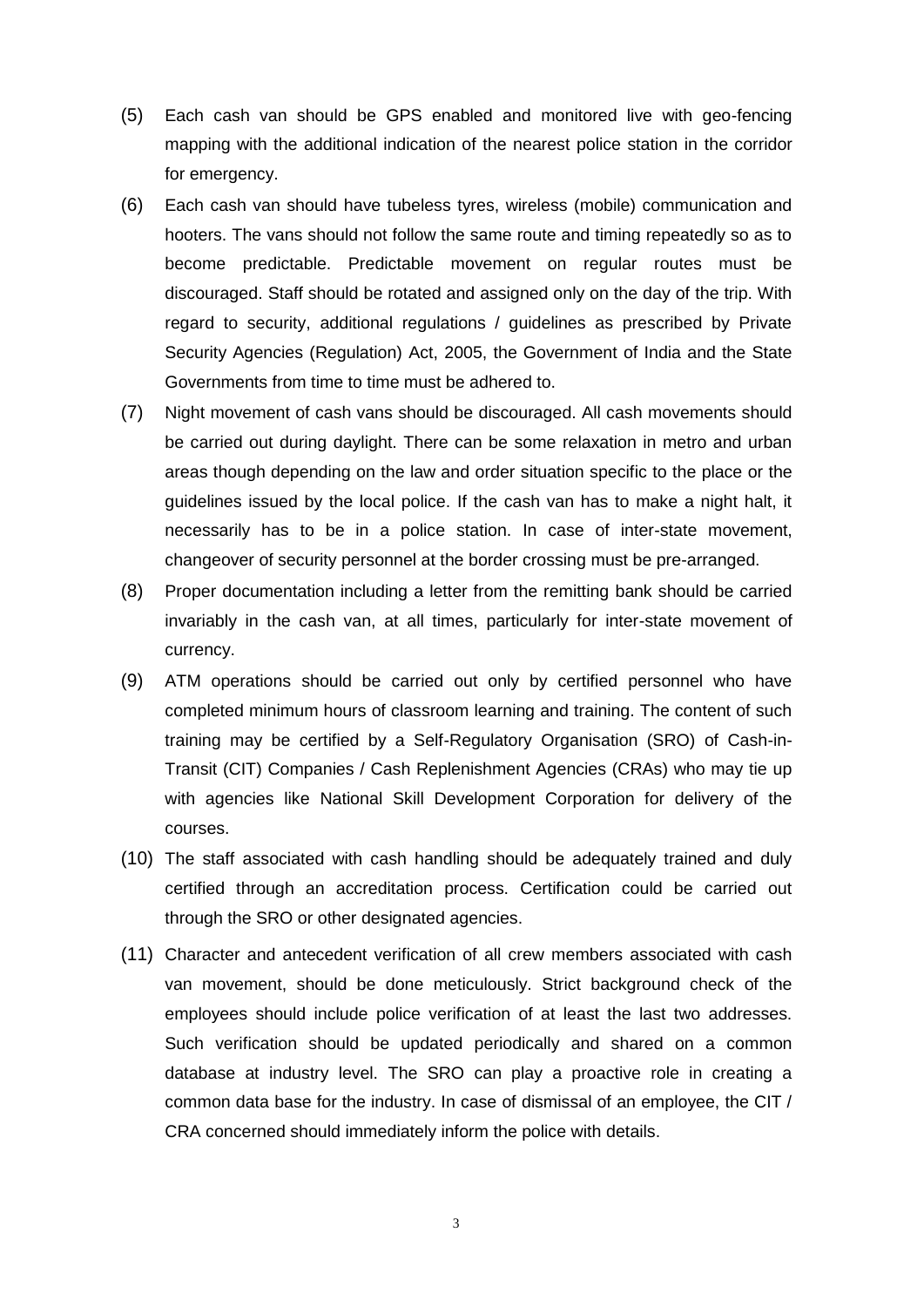(12) (a) No private security shall be provided by the Private Security Agency for cash transpotation activities unless he holds a license under the Act.

(b) For the purpose of providing private security for cash tranpotation activites a Contract may be entered between.

(i) A Private Security Agency holding a license under the Act and the bank concerned or

(ii) A cah handling Agency and the Bank concerned.

Provided that in case the cash handling agency holds a licensed as a Private Security Agency under the provisions of the Act, such cash handling agency may itself provide the private security to cash transpotation activities in accordance with the provisions of these rules.

- (13) Private Security Agency (PSA) should comply all conditions issued by RBI Circular No RBI/2017-18/152/DCM (Plg) No 3563 /10.25.07/2017-18 Dated 06.04.2018 & Model rules mentioned in the Gazette Notification No 553 dated 08.08.2018 issued by Ministry of Home Affairs (MHA), GOI, New Delhi regarding Cash Transportation by Cash Van.
- (14) This Tenders is issued for Hiring of Cash Vans for transpotation of Bank's Cash. Activities related to Cash Vault (i.e. keeping of Cash in Vault, Cash processing etc.) are not required.

## निविदा की अन्य सभी शर्ते अपरिवर्तित रहेगी।

ल्लाहरू के बाद प्रदेश कर रही है। अब प्रदेश के बाद प्रदेश के बाद प्रदेश के बाद प्रदेश कर रही प्रदेश के बाद प्रद<br>इस प्रदेश के बाद प्रदेश के बाद प्रदेश के बाद प्रदेश के बाद प्रदेश के बाद प्रदेश के बाद प्रदेश के बाद प्रदेश क